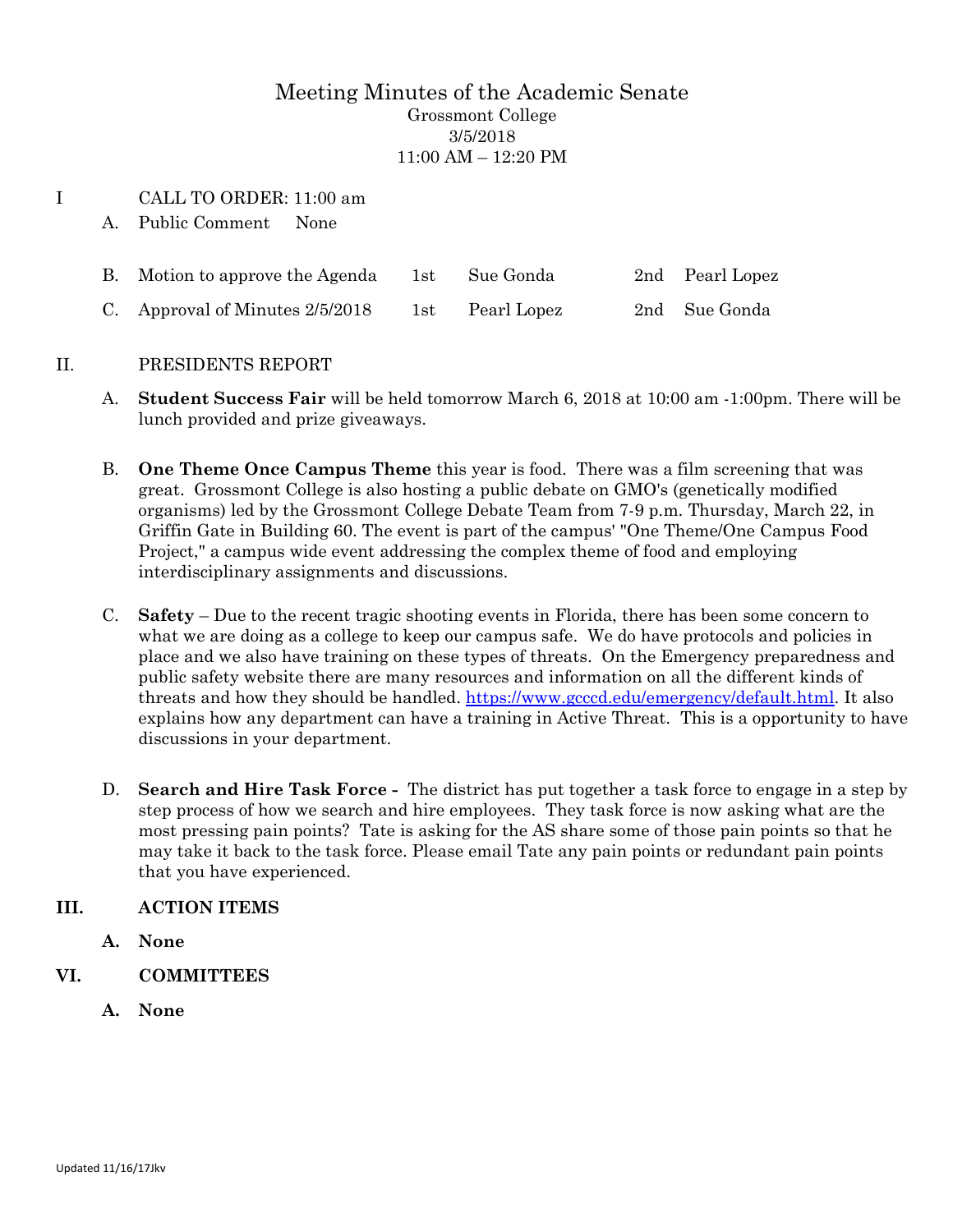### **V. INFORMATIONAL ITEMS**

### A. **Guided Pathways Update and Retention Focus – Pearl Lopez**

Pearl is a representative on the Guided Pathways Task Force as a senate officer and categorical programs chair. Pearl showed and discussed the four pillars of the guided pathways which are:

- 1. Clarify the path
- 2. Enter the path
- 3. Stay on the path
- 4. Ensure learning

There is also a timeline that we are working with to submit a proposal to the state for funds to help us implement the guided pathways. Several of the members of the task force have gone to trainings to help manage these deadlines and learn about the implementation process. We are currently on a deadline of the end of March to drill into the components of each of the pillars and come up with some broad directions for each pillar. We are going to be asking some people who represent different parts of the campus. In February we had a workshop in downtown San Diego sponsored by IEPI. It was an opportunity for us to hear from other colleges about where they are in the process of implementing pathway, and we received some information on what is working and what is not. This was very informative as there are many perspectives of implementing pathways, but it was also made clear that because we each have a unique and vulnerable student population at our campuses,we need to design process for ourselves and our students and not just be told how to do it.

There is not any one process on implementing guided pathways. It will be up to us to make it work for our students. We know that guided pathways is designed to retain students. Pathways offers us the opportunity to focus on retention and help us reach our student success goals.

Each of the Senate officers shared their perspective on retention (the following are brief summaries of their insights)

#### **Liz Barrow - (on cohorts)**

In Allied Health and Nursing a cohort is built by peer bonding, social media, study groups and the fact that they are all in the same program with all the same goals. What also helps is the teachers helping them to reach their goals.

#### **Richard Unis – (on in-class strategies)**

Richard has been teaching mostly at night. These students are working and have kids, so they are tired when they come in to class. It is hard to get them to have a cohort. The first day of class Richard learns all the student's names and then has them learn each other's names. He also stages an experiment. He will have a student protest an exam and then when the exam is over he will have the student come back in and they have a discussion on why some students followed the rules and the time limits. It helps them to stay engaged in a fun way and to reflect on the nature of their relationships with one another. He shows different social problems in creative ways to make it more fun and interesting.

#### **Steve Davis – (on rigour and support)**

Steve started by saying that retention and trying to create a cohort has been a struggle for years and continues to be. This last semester he had 75% pass in one of his classes which is better than some but can improve. In other classes, his success rates are much, much lower. One thing Steve offers is that sharing our passion for our subjects is the most important thing you can do; however, it is not enough all by itself. With a goal of success by reaching this divide and making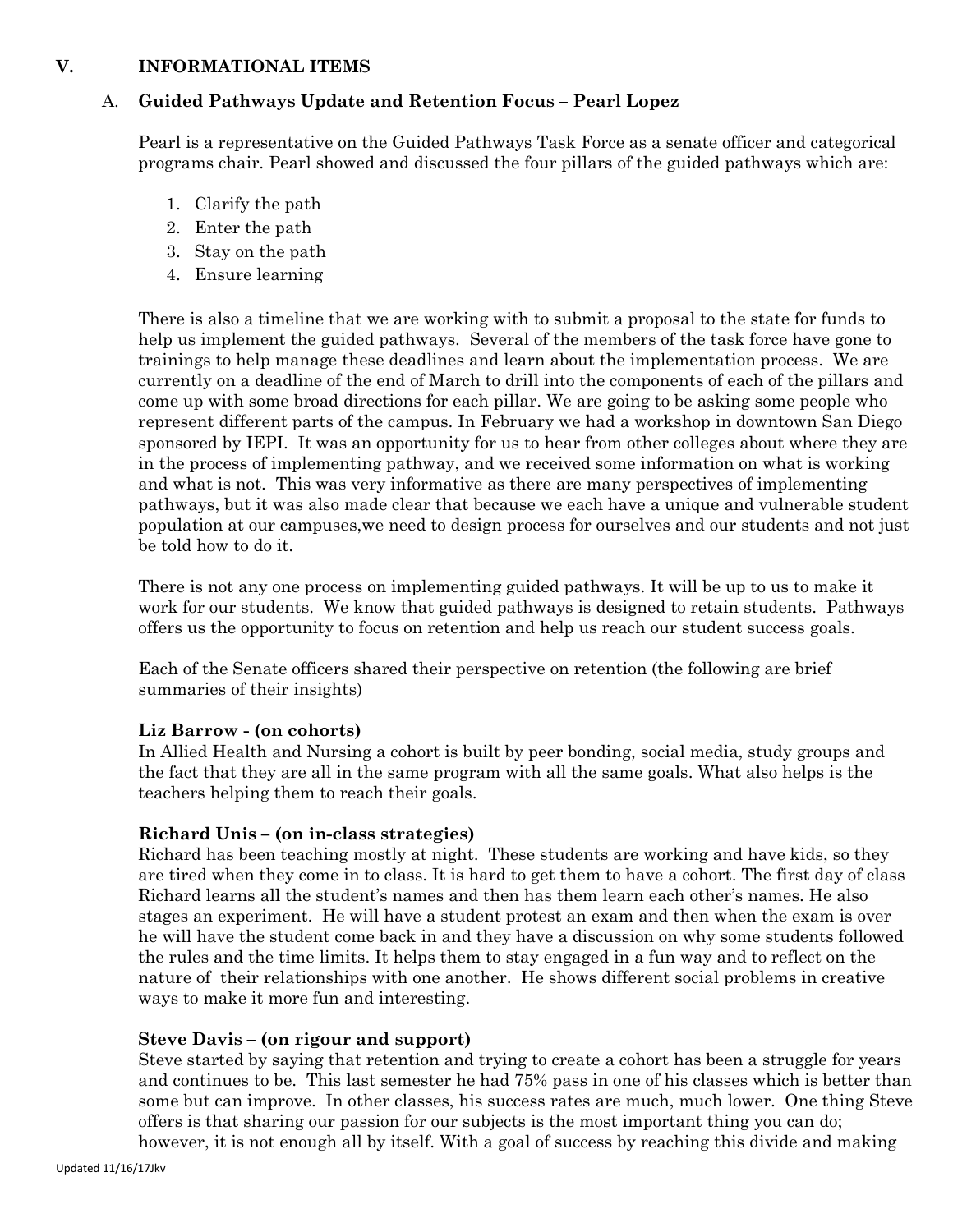connections and driving it home here are some questions for faculty to ask themselves.

- 1. What are your academic standards?
- 2. How did they get there?
- 3. Did you reach these through peer discussion? Or decide on your own?

4. Would you be willing to raise them up or bring them down according to peer discussions? Steve points out that while Nabil is quick to point out that he is not asking teachers to lower their standards but rather find way to get students up to the standards - those who cite the mantra of "maintain standards" are never quite clear what those standards are and how they came up with them in the first place. There are obviously some instructors who do lower their standards to have student passing at a higher percent than their peers and may be omitting content, but when this is done, it is a burden on the student when they go forward and need to know content to progress in the future. Content is extremely important so the best way to help students learn the content is to make connections with your students and make it meaningful. He challenged those who engage students at the expense of rigour as well as those who hang their hats on rigour without adequately tending to student engagement and success.

Hopefully this will be the beginning to an ongoing discussion.

**B**. **Governance Reorg and Annual Planning Update - Mike Reese** Please reference attachments for additional information. Planning Process: Partnership Resource Teams (PRT Teams)→ effective verses branch of chancellor's office

- Governance Structure
- Integrative Planning
- SLO/Assessments
- Help us with our Government structure (Is that not what Admin is for?)
- Submit Annual Plans March/April
- SLO Assess-Takes 6 months for approval

#### **C. Compressed Calendar Recommendations**

The final recommendations of the district wide task force were review with the senators. They are available for further review on the district website: [https://www.gcccd.edu/compressed](https://www.gcccd.edu/compressed-calendar/compressed-calendar-task-force-recommendations.html)[calendar/compressed-calendar-task-force-recommendations.html](https://www.gcccd.edu/compressed-calendar/compressed-calendar-task-force-recommendations.html)

These will be voted on at our next meeting. Senators are encouraged to reach out and facilitate conversations with their constituents in preparation for the vote. The Senate was reminded that both Cuyamaca and Grossmont must vote yes for the vote to move forward. Cuyamaca will have completed its vote when the Grossmont Senate meets again.

Meeting Adjourned 12:20pm Next Meeting 3/19/2018